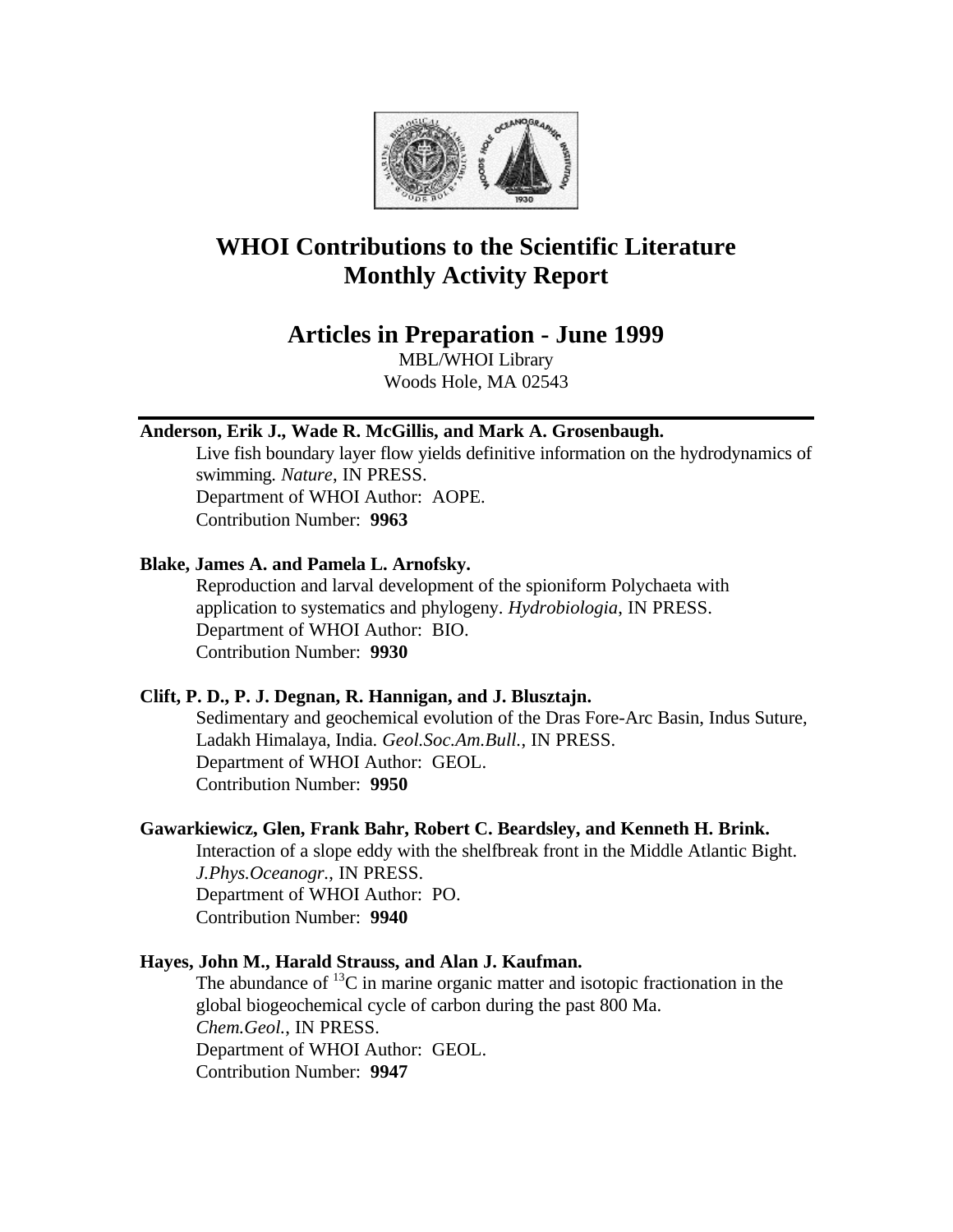#### **Hoagland, Porter, Di Jin, Eric Lundberg, and Scott Steinbach.**

Economic activity associated with the northeast shelf large marine ecosystem: Application of an input-output approach. *Mar.Policy*, IN PRESS. Department of WHOI Author: MPC. Contribution Number: **9936**

# **Irish, J. D., R. C. Beardsley, W. W. Williams, and K. H. Brink.**

Long-term moored observations on Georges Bank as part of the U. S. GLOBEC Northwest Atlantic/Georges Bank program. *Oceans '99*, IN PRESS. Department of WHOI Author: AOPE., P.O. Contribution Number: **9957**

#### **LaCasce, J. H.**

Floats and f/H. *J.Mar.Res.*, IN PRESS. Department of WHOI Author: PO. Contribution Number: **9945**

#### **Lentz, Steven J. and John Trowbridge.**

Fall and winter mean current profiles over the Northern California Shelf. *J.Geophys.Res.*, IN PRESS. Department of WHOI Author: PO. Contribution Number: **9942**

#### **McKenna, S. P. and W. R. McGillis.**

Fundamental performance of particle image and particle tracking velocimetry techniques. *Exp.Fluids*, IN PRESS. Department of WHOI Author: AOPE. Contribution Number: **9962**

#### **Morrison, Archie T., III and Albert J. Williams, 3rd.**

Location and recovery of lost instruments using acoustic targets. *Oceans '99*, IN PRESS. Department of WHOI Author: AOPE. Contribution Number: **9949**

# **Norris, R. D. and P. A. Wilson.**

Low-latitude sea-surface temperatures for the mid-Cretaceous and the evolution of planktic foraminifera: Reply. *Geology*, IN PRESS. Department of WHOI Author: GEOL. Contribution Number: **NONE**